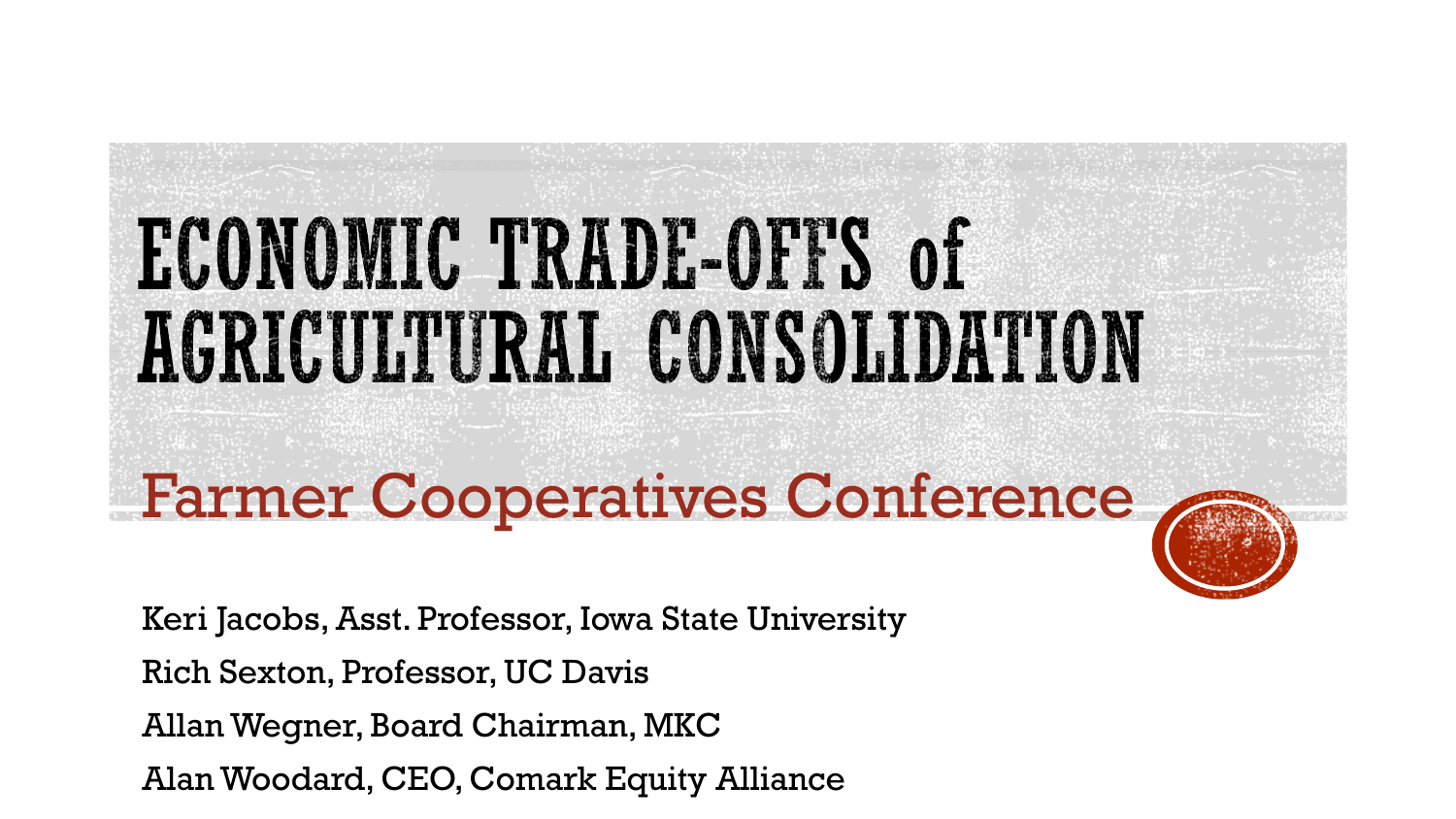

#### **IOWA G&FS CO-OPS**

#### Source: Iowa Institute for Cooperatives

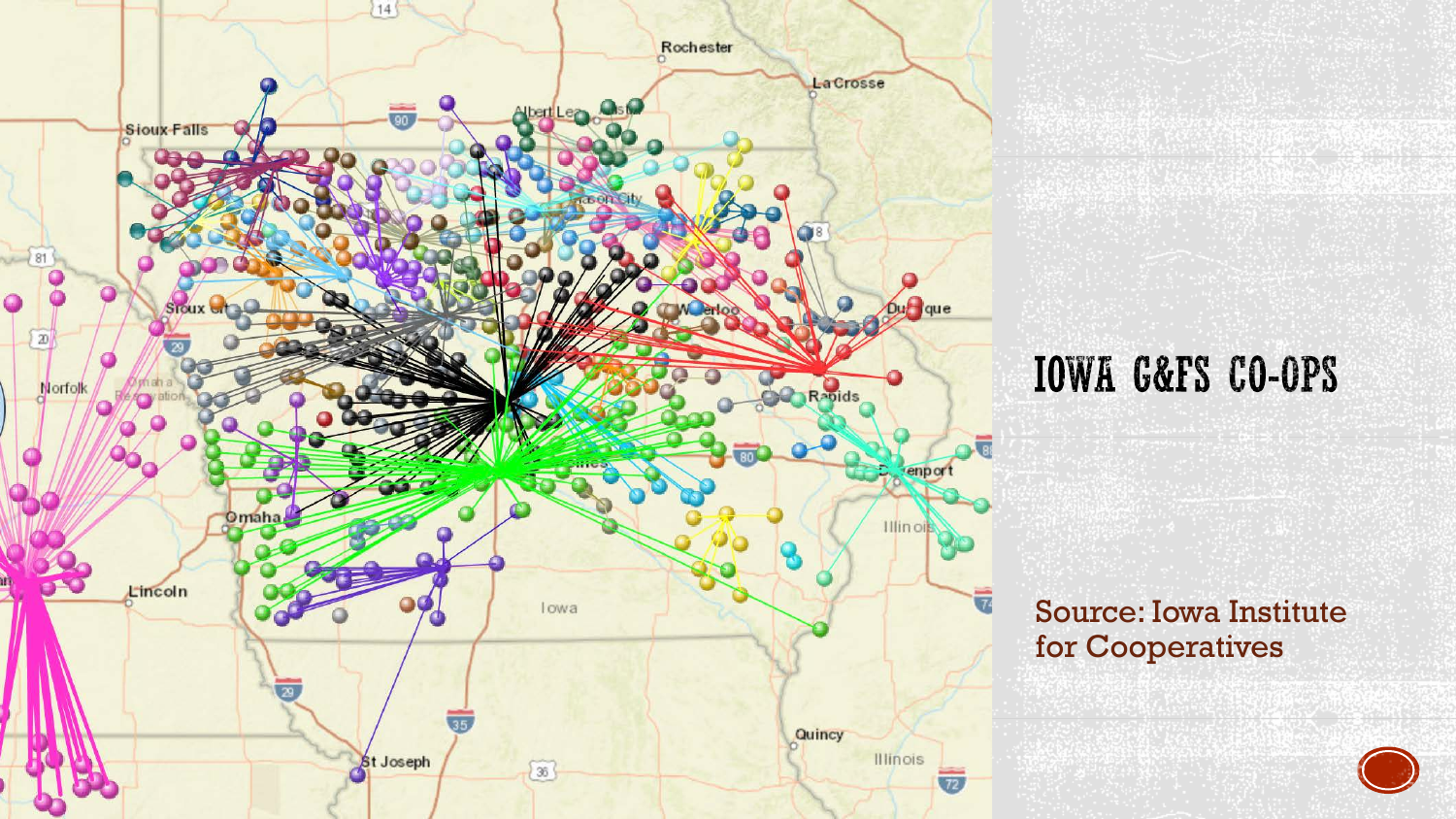

#### KANSAS G&FS CO-OPS

#### Source: Arthur Capper Cooperative Center, KSU

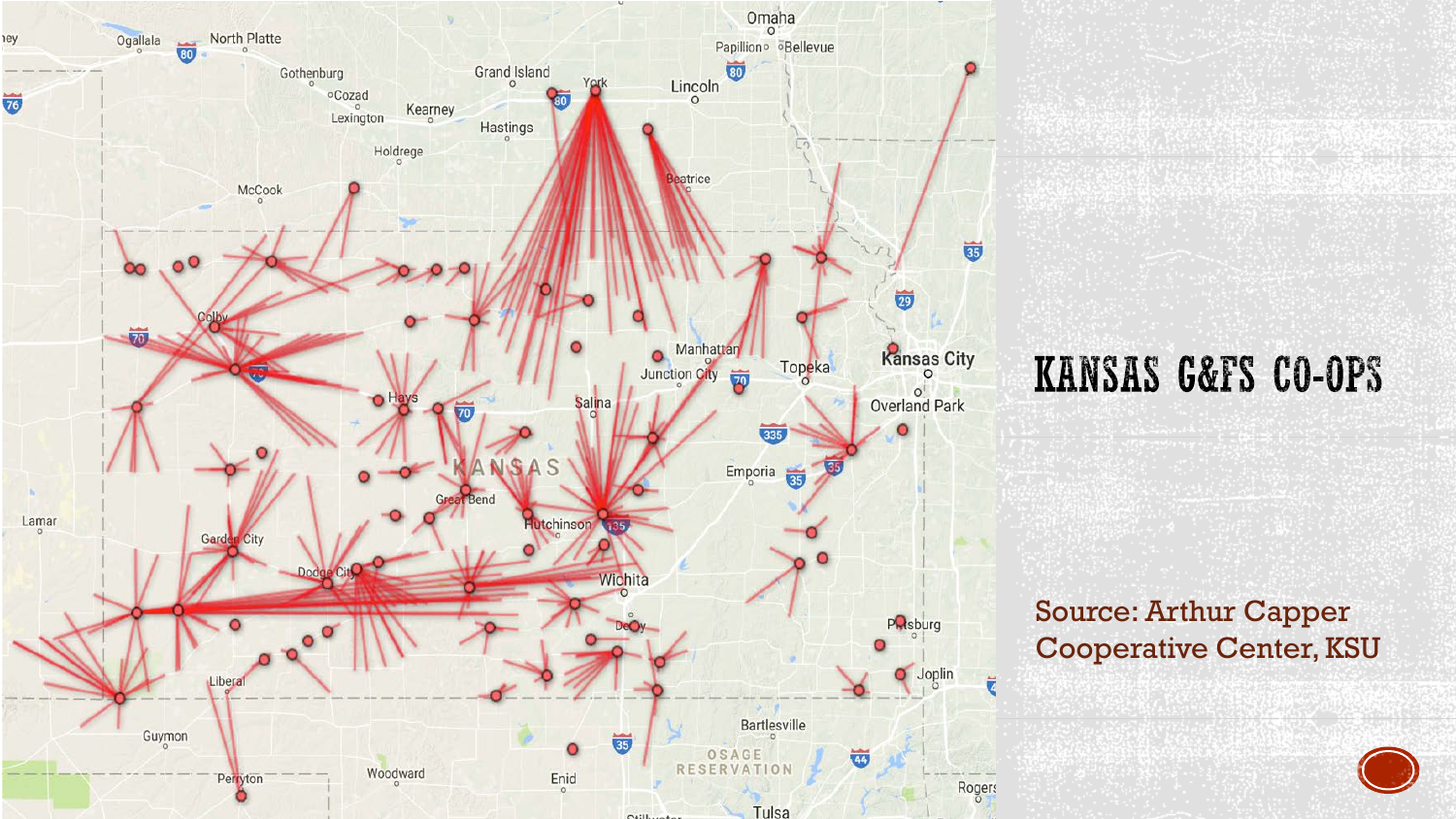#### **IOWA CO-OPS ARE DOUBLING IN "SIZE" ABOUT EVERY 10 YEARS**



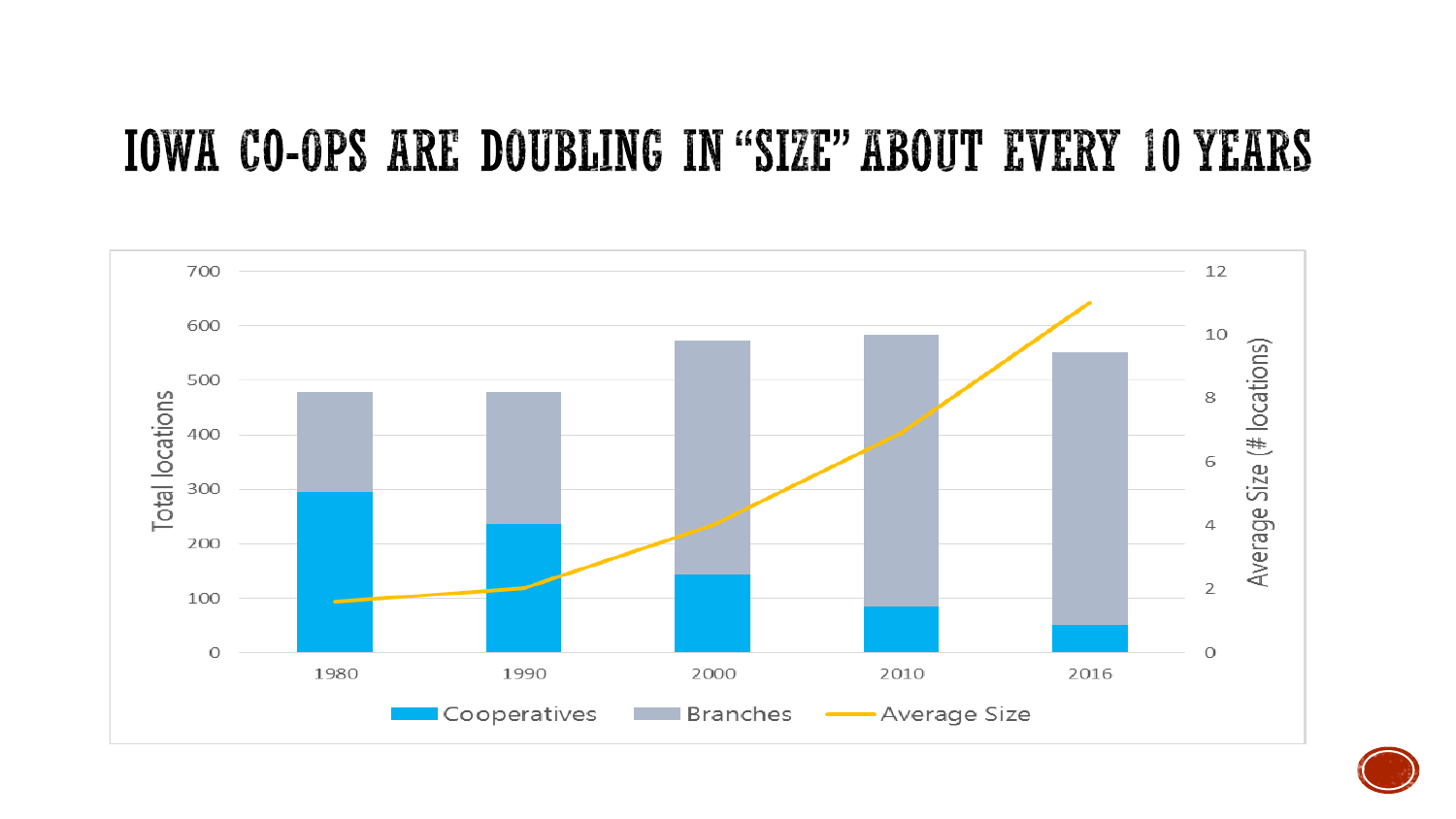## WHAT WE KNOW

- It's not new, but it feels different
- The squeeze is on
- **It's not going away**
- It is not driven by the downturn, but that is making it harder
- Bigger is not \*necessarily\* better

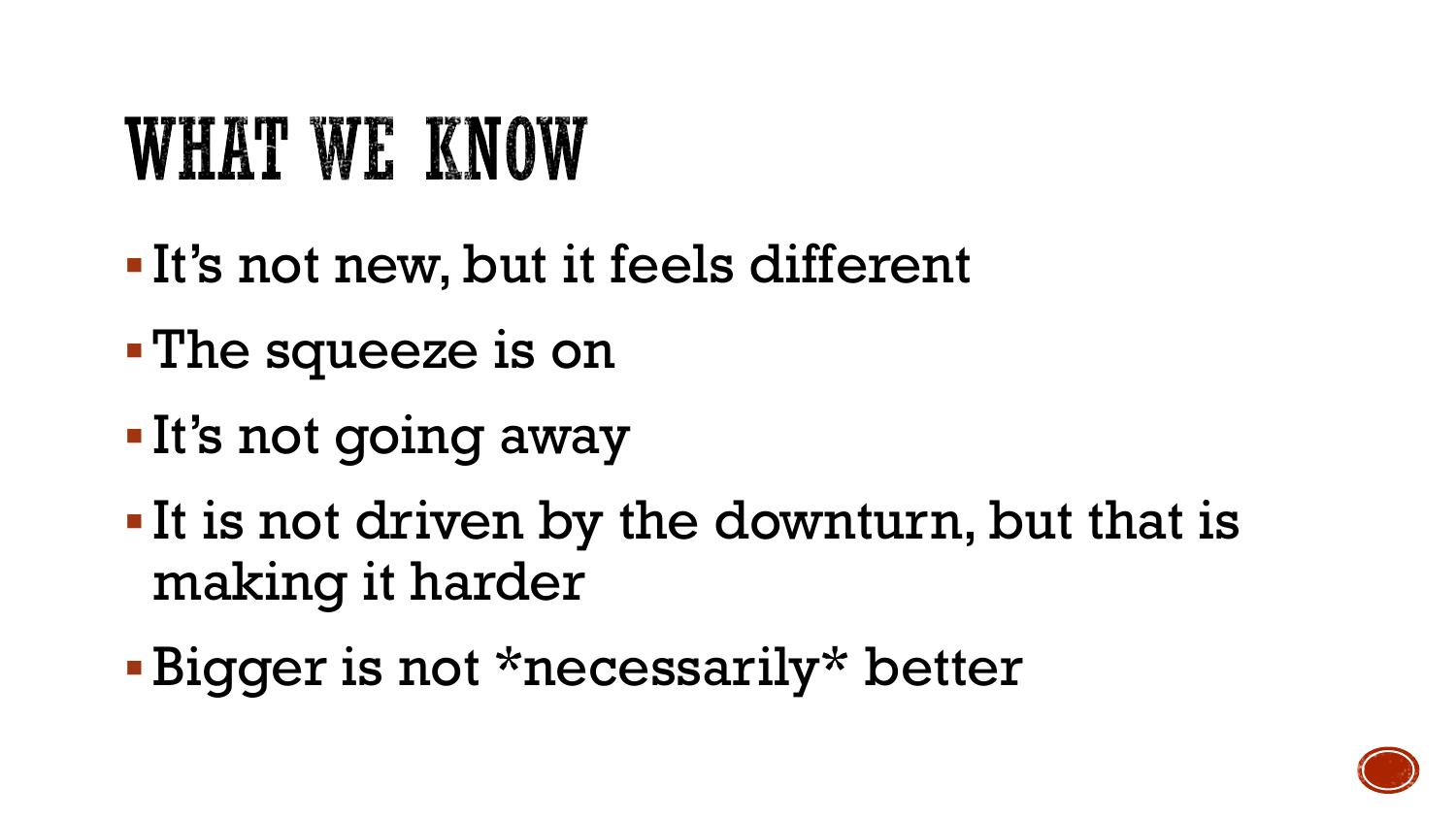## **WHY MERGE?**

- More output with fewer inputs
- Enhanced cost efficiency in admin and operations
- Access to strategic assets
- Value creation for producers
- Everyone else is doing it

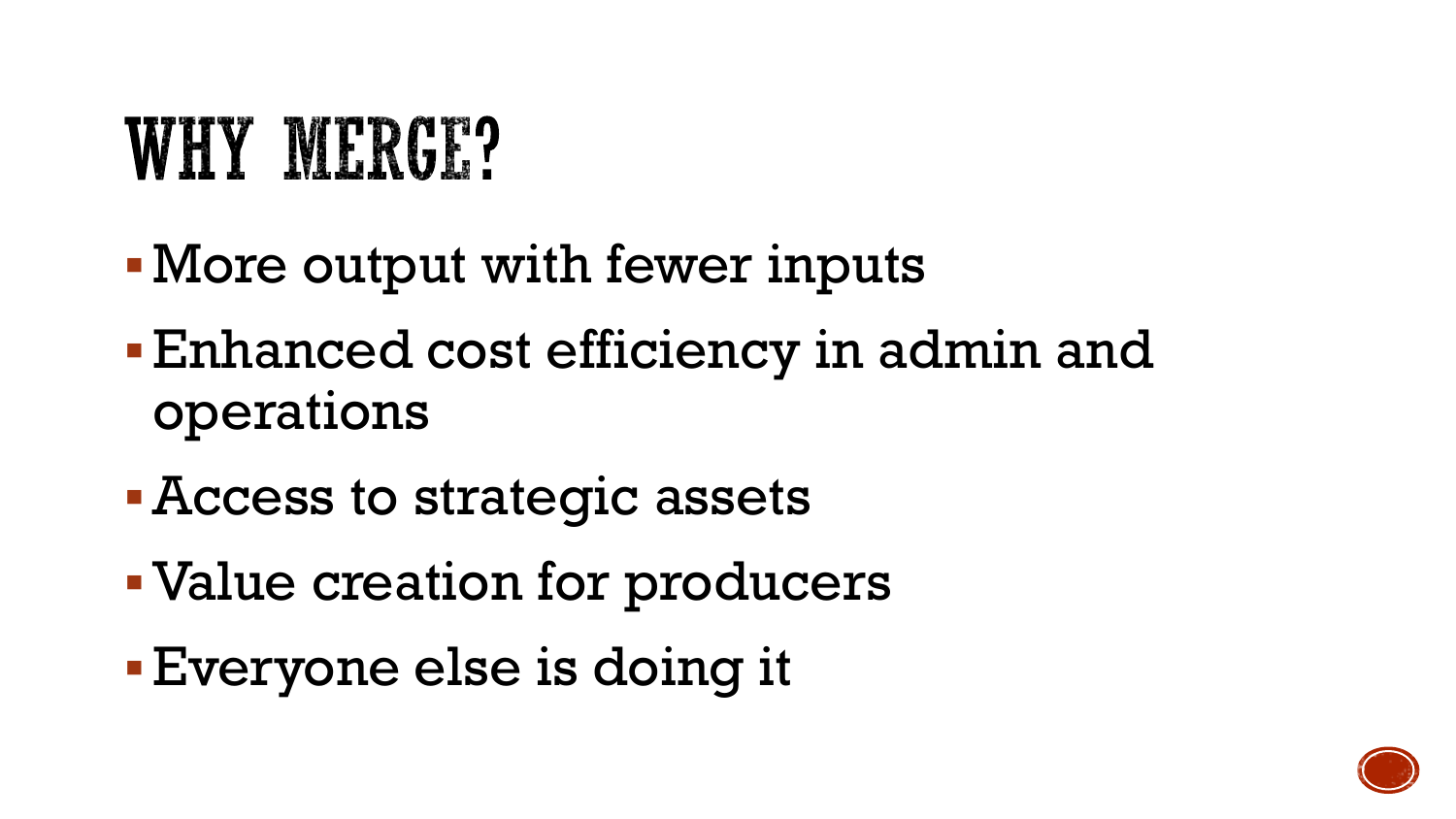## WHY NOT MERGE?

- Managing members' value proposition from co-op easier for smaller companies
- Financial strength with a solid core business
- Culture
- Able to innovate and be nimble by staying strategically small
- Governance

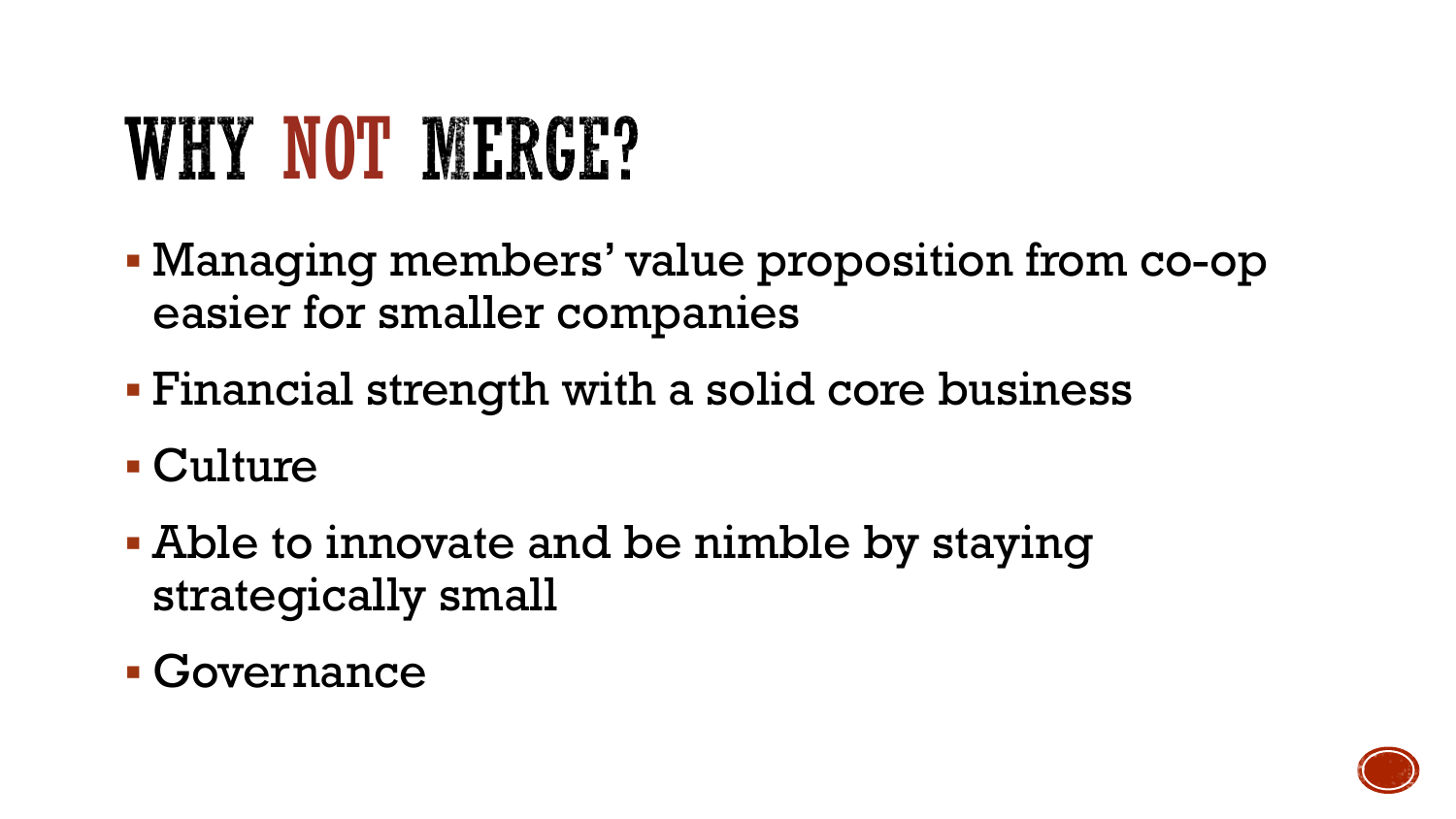## THE CRUX

"The co-op is just another big business."

"It's not my co-op anymore."

The member-level frictions created through consolidation have significant financial implications.

Consolidation – the act of it – is fundamentally putting at odds members' values and perceptions with leaderships' values and perceptions.

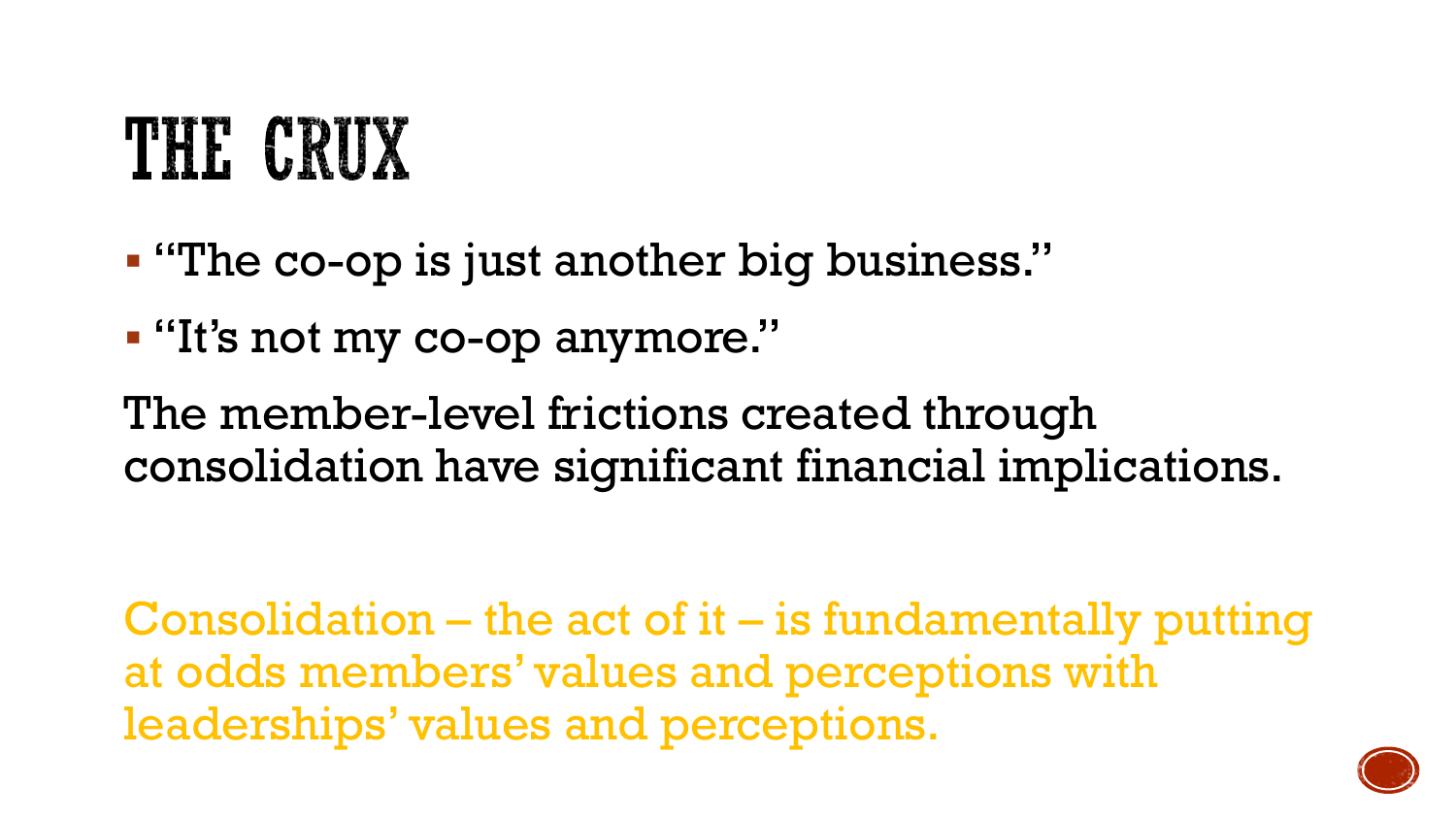## WHAT CO-OPS NEED TO FIGURE OUT...and OUICK

- At what point does a co-op cross that threshold from being "the farmers' co-op" to "just another big business"?
- How does heterogeneity of members impact the value proposition of the co-op and what can be done about it?
- How do you ensure that all members benefit from the joint provision of value in a perceived and real way?

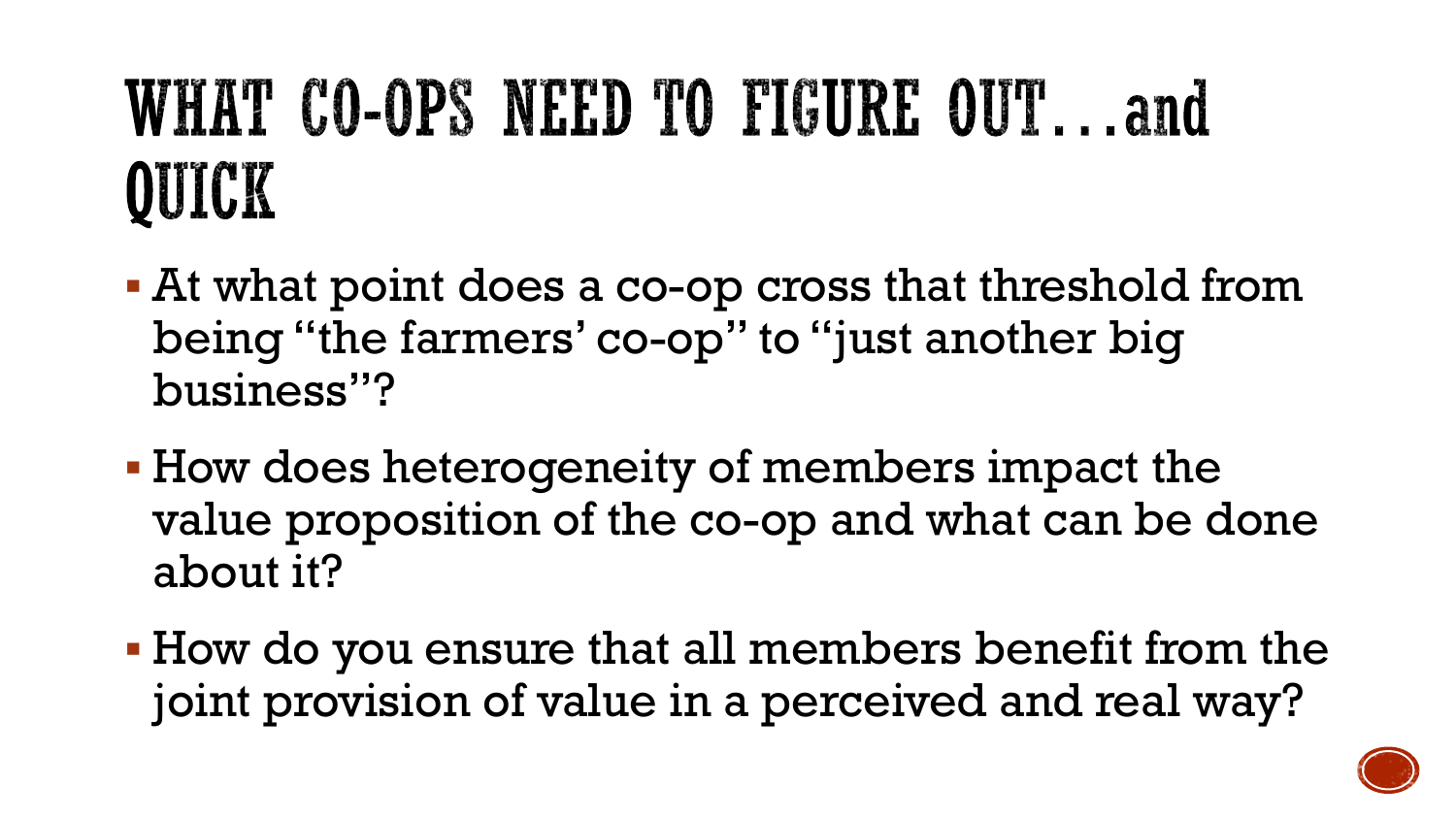## SOLUTIONS

A re-alignment of farmer and board / management.

We have to stop talking narrowly about 'value.'

Farmers may be losing sight of THE most important function of their cooperative.

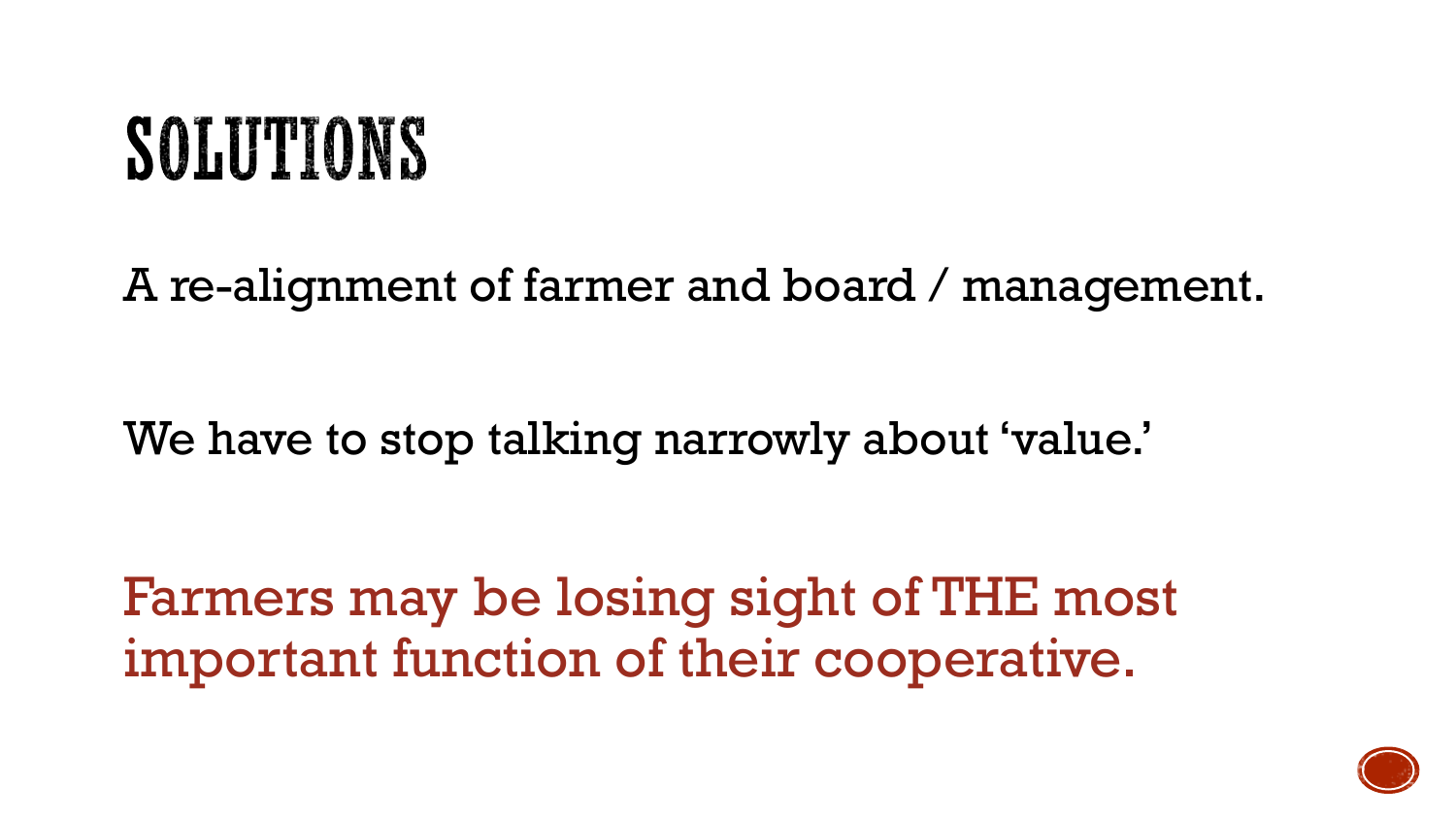

### e: kljacobs  $@$  iastate.edu  $0:515 - 294 - 6780$ http://www2.econ.iastate.edu/faculty/jacobs/

#### Keri L. Jacobs, Asst. Professor

Iowa Institute for Cooperatives Endowed Economics Professor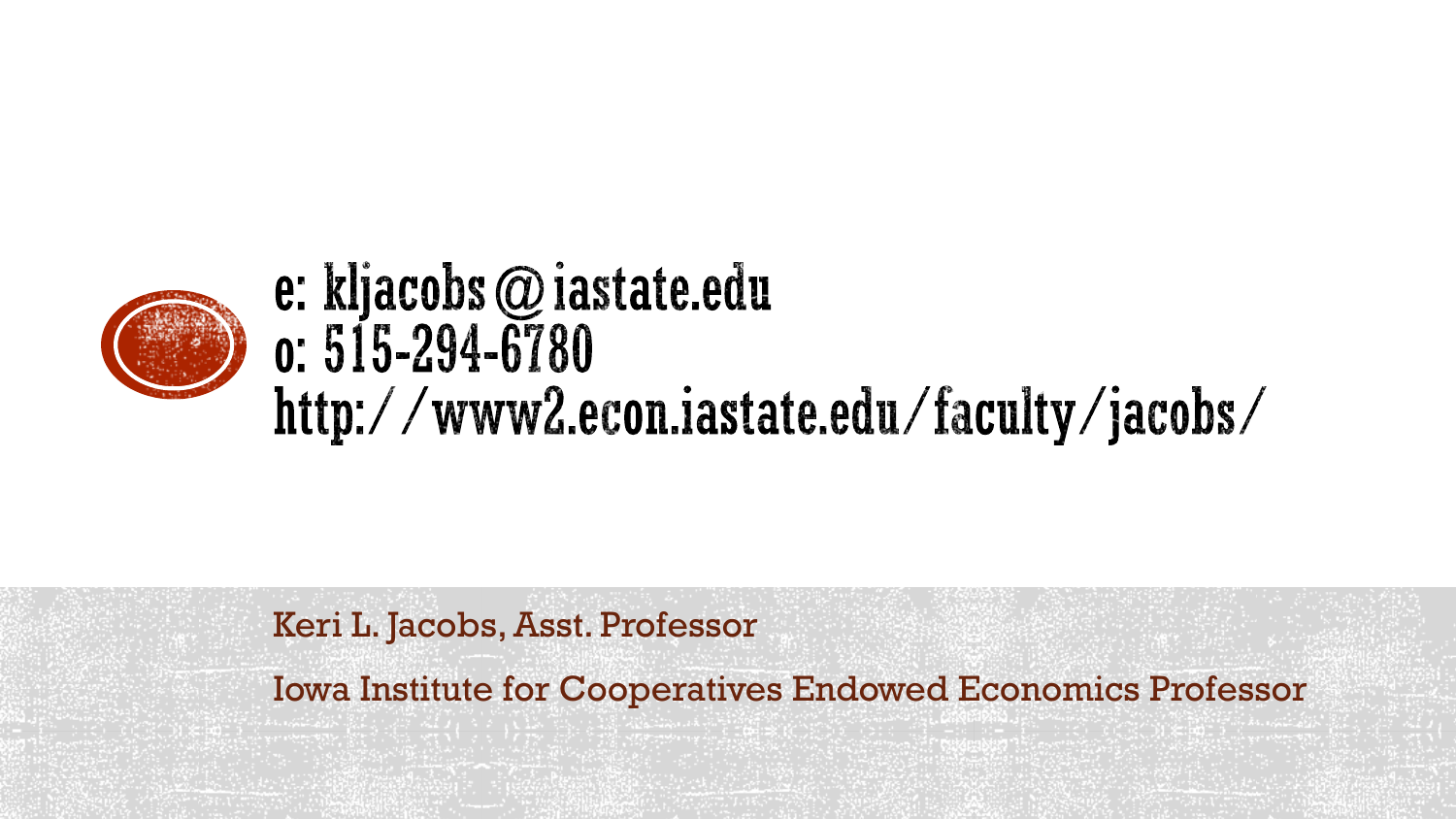

## **RICHARD SEXTON** Professor, UC Davis

### Role of consolidation and coordination on efficiency in supply chains

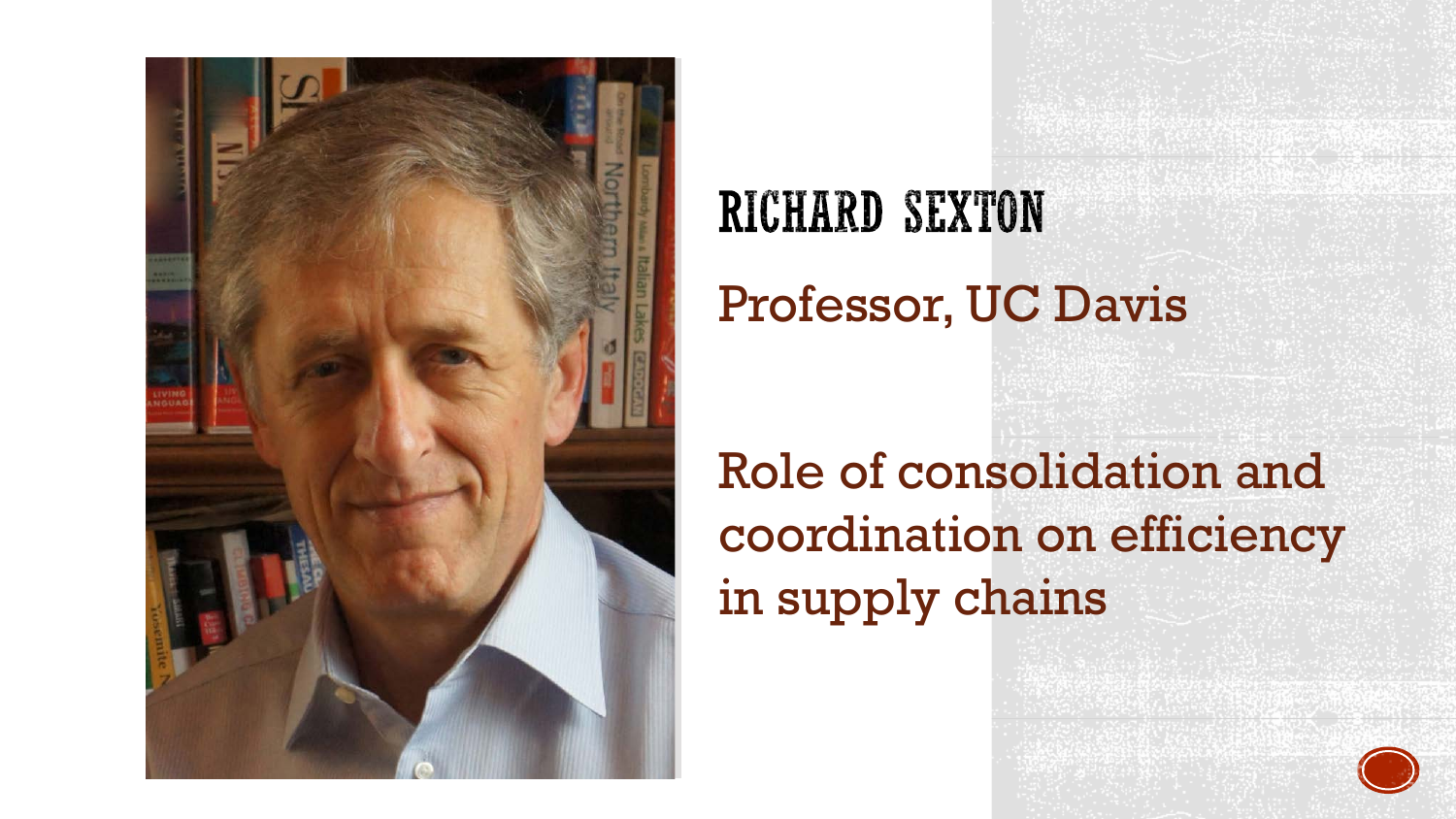

## **ALLAN WEGNER**

#### Board Chair, Mid Kansas Cooperative (MKC)

Experiences with and perspectives on mergers